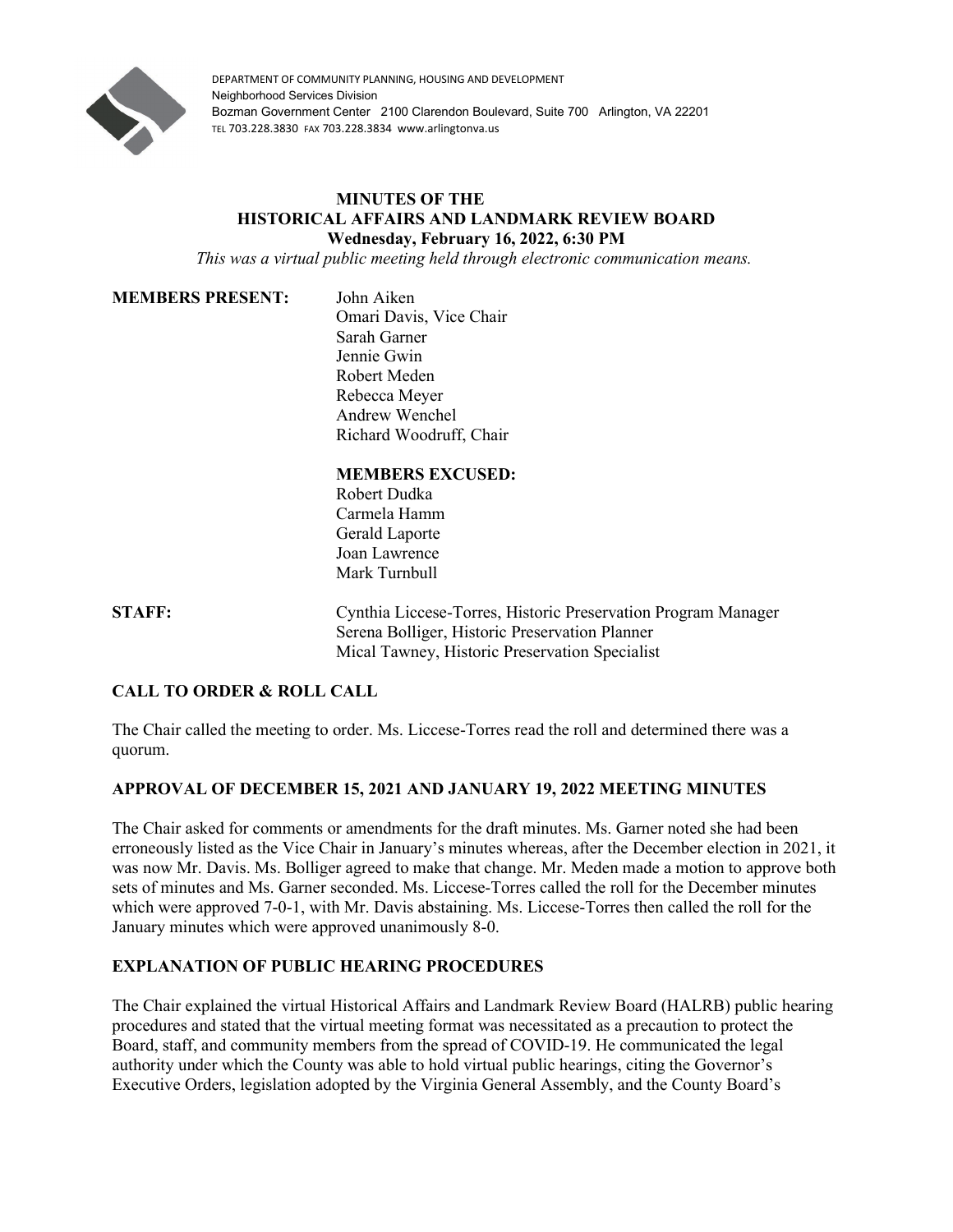Continuity of Operations Ordinance adopted in March 2020. The Chair then described the logistics of how the virtual meeting would proceed via the Microsoft Teams platform and/or the call-in number.

## **PUBLIC HEARING FOR CERTIFICATES OF APPROPRIATENESS (CoAs) CONSENT AGENDA**

The Chair asked for any concerns or questions on the consent agenda. Upon hearing none, he made a motion to approve the consent agenda. Mr. Aiken seconded the motion. The Chair asked for final questions. Upon hearing none, he asked Ms. Liccese-Torres to call the roll. The motion passed unanimously 8-0.

## **REPORTS OF THE CHAIR AND STAFF**

### **Chair's Report**

The Chair informed the board about some proposed legislation that the Virginia General Assembly was currently considering that had been introduced by Representative Patrick Hope and Senator Chap Peterson. Their identical bills proposed to block demolition of historic buildings once a request for local designation had been filed until at least 30 days after the elected body decided upon the designation request. The legislation also would have allowed stakeholders beyond the property owner to sue the locality based on their decision about designation. The Chair explained that both bills had received some attention, but both have been carried over to the next legislative session in 2023.

### **Staff and Other Reports**

Ms. Liccese-Torres informed the commission on the progress toward updating the *Historic Preservation Master Plan* and invited members to contribute to the outreach effort at the planned open houses and farmers market events later in the year.

Ms. Liccese-Torres presented site plan and sector plan updates from staff planner Lorin Farris in her absence. Mr. Aiken and Ms. Garner (as backup) are serving as HALRB representatives for the Pen Place Site Plan. Ms. Liccese-Torres noted that Site Plan Review Committee (SPRC) meetings were held on January 24 and February 10. She also stated that staff continues to communicate with JBG about archaeological concerns with the property and the Alexandria Canal.

Ms. Liccese-Torres updated the group on the site plan for the Marbella apartment complex, listed as Notable on the Historic Resources Inventory (HRI), and that is being redeveloped for new affordable housing. She said the site plan conditions include the standard language when demolition of historic resources is proposed, including photographic documentation and the salvage of materials. The Chair thanked staff for making sure such conditions were included.

Ms. Liccese-Torres stated that Ms. Garner and Mr. Aiken also were representing the HALRB for the Ballston Macy's Site Plan. Ms. Garner noted she soon would be submitting comments about the project. Ms. Liccese-Torres explained that for additional density at the Macy's site, unused density from the Haven Apartments near Columbia Pike would be transferred. She stated the Haven Apartments also would be added to the Neighborhoods Form Base Code (FBC) as a Conservation District and receive a historic preservation easement. Ms. Liccese-Torres stated the SPRC meetings were not scheduled yet, but the project team might come to the HALRB in March or April to introduce the commission to the project as part of the FBC requirements.